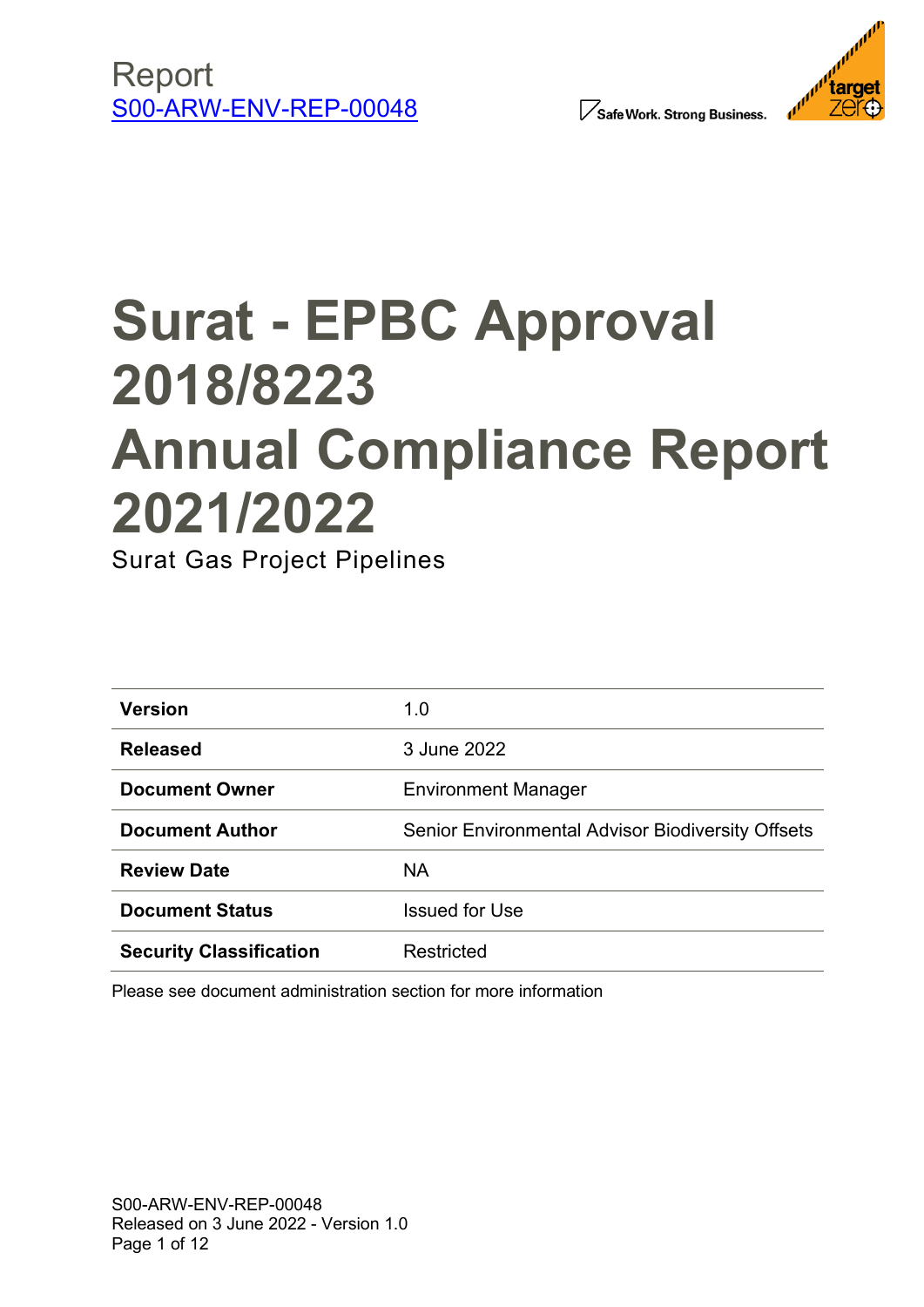EPBC Approval 2018/8223 Annual Compliance Report 2021/2022 – Surat Gas Project Pipelines **Report** 

#### **Contents**

| 1.  | <b>Purpose</b>                                                  | $\mathbf{3}$   |
|-----|-----------------------------------------------------------------|----------------|
| 2.  | <b>Description of activities</b>                                | 3              |
| 2.1 | <b>Approved activities</b>                                      | 3              |
| 2.2 | <b>Current activities</b>                                       | 3              |
| 3.  | <b>Approval conditions</b>                                      | 4              |
| 3.1 | <b>Compliance table</b>                                         | 4              |
| 3.2 | <b>Referenced management plans</b>                              | 4              |
| 4.  | Non-compliance                                                  | 4              |
| 5.  | <b>New environmental risks</b>                                  | 4              |
| 6.  | Reconciliation of impacts against disturbance limits            | 4              |
| 7.  | <b>Declaration of Accuracy</b>                                  | 5              |
| 8.  | <b>Document Administration</b>                                  | 6              |
|     | Appendix A: EPBC Approval 2018/8223 Conditions Compliance Table | $\overline{7}$ |

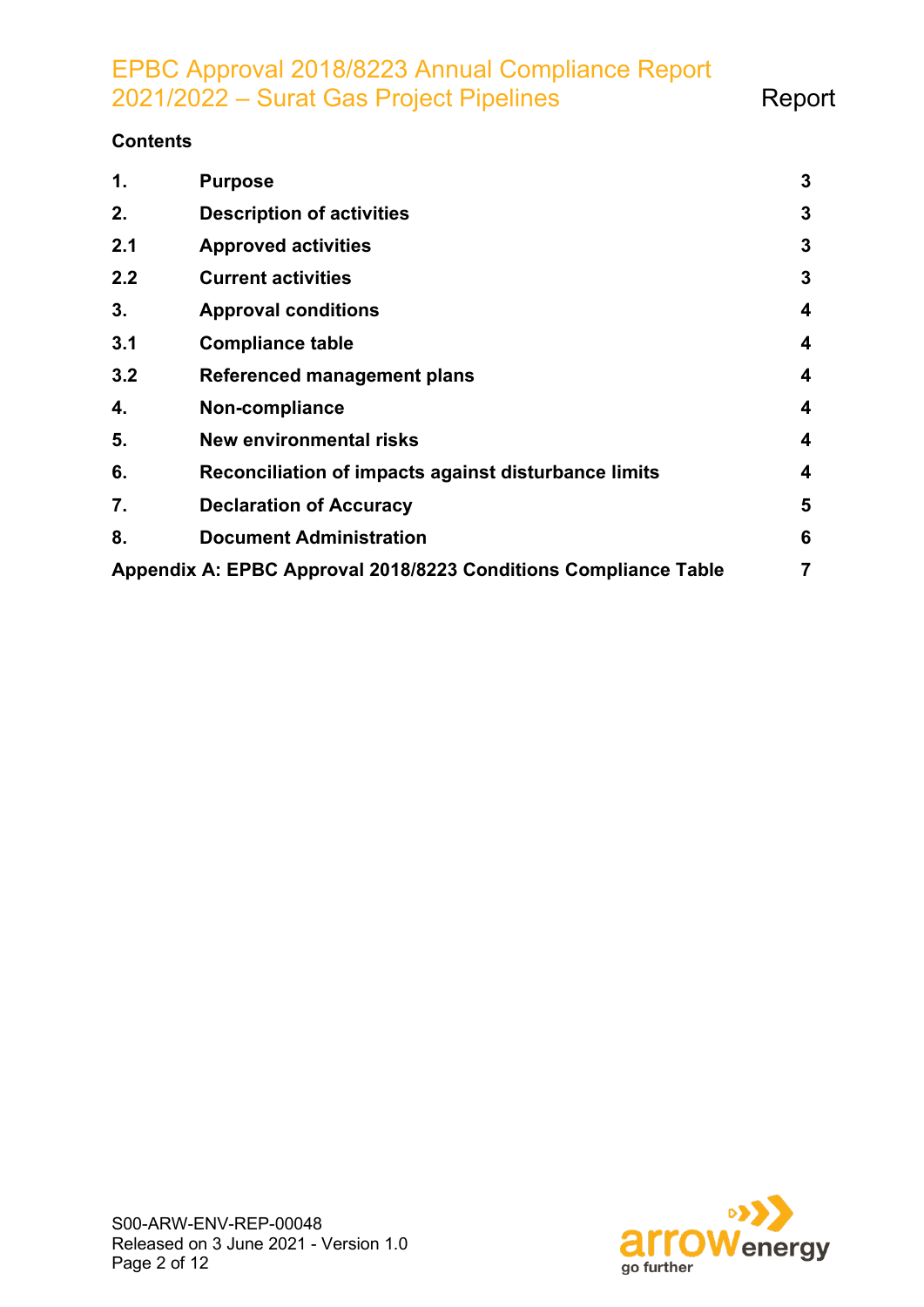EPBC Approval 2018/8223 Annual Compliance Report 2021/2022 – Surat Gas Project Pipelines The Report

## <span id="page-2-0"></span>**1. Purpose**

This document reports Arrow's annual compliance with EPBC Approval 2018/8223 for the year of 02 April 2021 to 01 April 2022.

# <span id="page-2-1"></span>**2. Description of activities**

#### <span id="page-2-2"></span>**2.1 Approved activities**

EPBC Number – 2018/8223

Arrow Surat Gas Project Pipelines (SGP PPLs)

Approval Holder: Arrow Energy Pty Ltd

ACN: 078 521 936

Approved Action: To construct and operate pipelines and related infrastructure to transport gas and water associated with the Arrow Energy Surat Gas Project, located in the Surat Basin, Queensland.

Location of Project: Surat Basin

People accepting responsibility for this report:

- Garry Cardiff, General Manager Production
- Guy Young, General Manager Development

Dates for Reporting period: 2 April 2021 – 1 April 2022

Date of Preparation of report: 3 June 2022

#### <span id="page-2-3"></span>**2.2 Current activities**

A single work package was undertaken between 2 April 2021 – 1 April 2022, being the A175 David Daandine Connections Pipeline Project (David Pipeline) within petroleum pipeline lease (PPL) 2033.

Other work packages pursuant to this approval where work has yet to commence include:

- Harry Glendower (Harry) Pipeline within PPL2052
- Jammat Pipeline within PPL2047
- McNulty Pipeline within PPL2048
- Kenya Pipeline within PPL2034
- Lynwood to Jordan Pipeline within PPL2068.

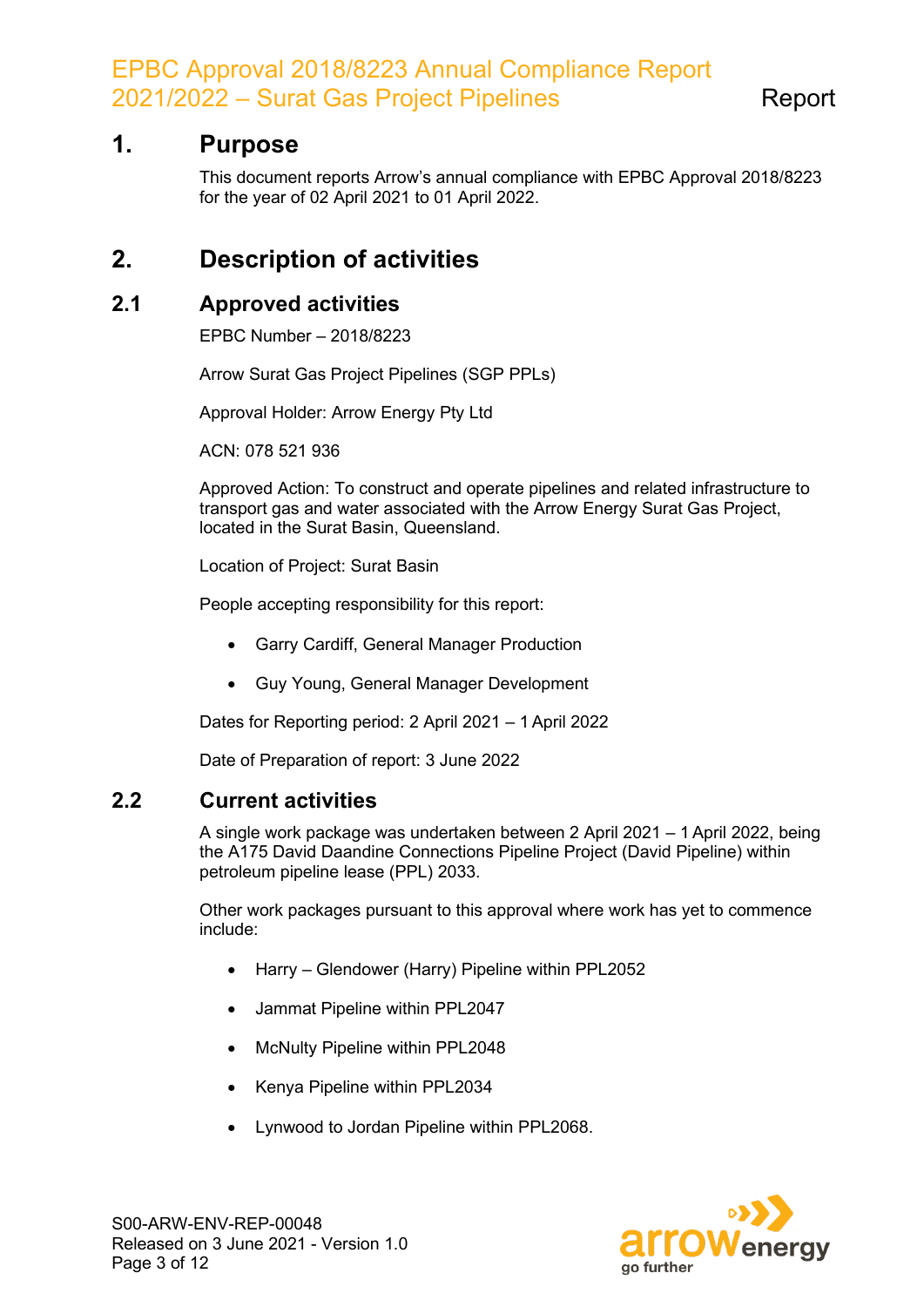# <span id="page-3-7"></span><span id="page-3-0"></span>**3. Approval conditions**

#### <span id="page-3-1"></span>**3.1 Compliance table**

Refer to [Appendix A](#page-5-0) for the EPBC Approval Conditions Compliance Table, which demonstrates that all EPBC Approval 2018/8223 conditions have been considered and addressed and noting compliance with these conditions.

Records substantiating all activities associated with or relevant to approval conditions are stored in Arrow's file directories.

#### <span id="page-3-6"></span><span id="page-3-2"></span>**3.2 Referenced management plans**

The following management plan is required under EPBC Approval 2018/8223 conditions and is available on Arrows website.

• Surat SGP PPLs Offset Area Management Plan (OAMP), 5<sup>th</sup> March 2021.

# <span id="page-3-3"></span>**4. Non-compliance**

Nil

### <span id="page-3-4"></span>**5. New environmental risks**

Nil

# <span id="page-3-5"></span>**6. Reconciliation of impacts against disturbance limits**

Table 1 below provides a report against the "*maximum impact limit*" as specified in Condition 1 of the EPBC Approval 2018/8223.

The values presented in this table represent the cumulative total based upon the 'as- disturbed' footprint for the current work package. Moving forward, the cumulative impacts presented in Table 1 will be updated to reflect footprints in subsequent annual reports.

| <b>Threatened Species</b>      | Whole of project<br>approved limits (ha) | <b>Work Package</b> | <b>Cumulative impact</b><br>total (ha) |
|--------------------------------|------------------------------------------|---------------------|----------------------------------------|
| Phascolarctos cinereus (Koala) | 65                                       | David Pipeline      | 13.3                                   |
|                                |                                          | Total               | 13.3                                   |

**Table 1: Reconciliation of planned impacts against project maximum disturbance limits**

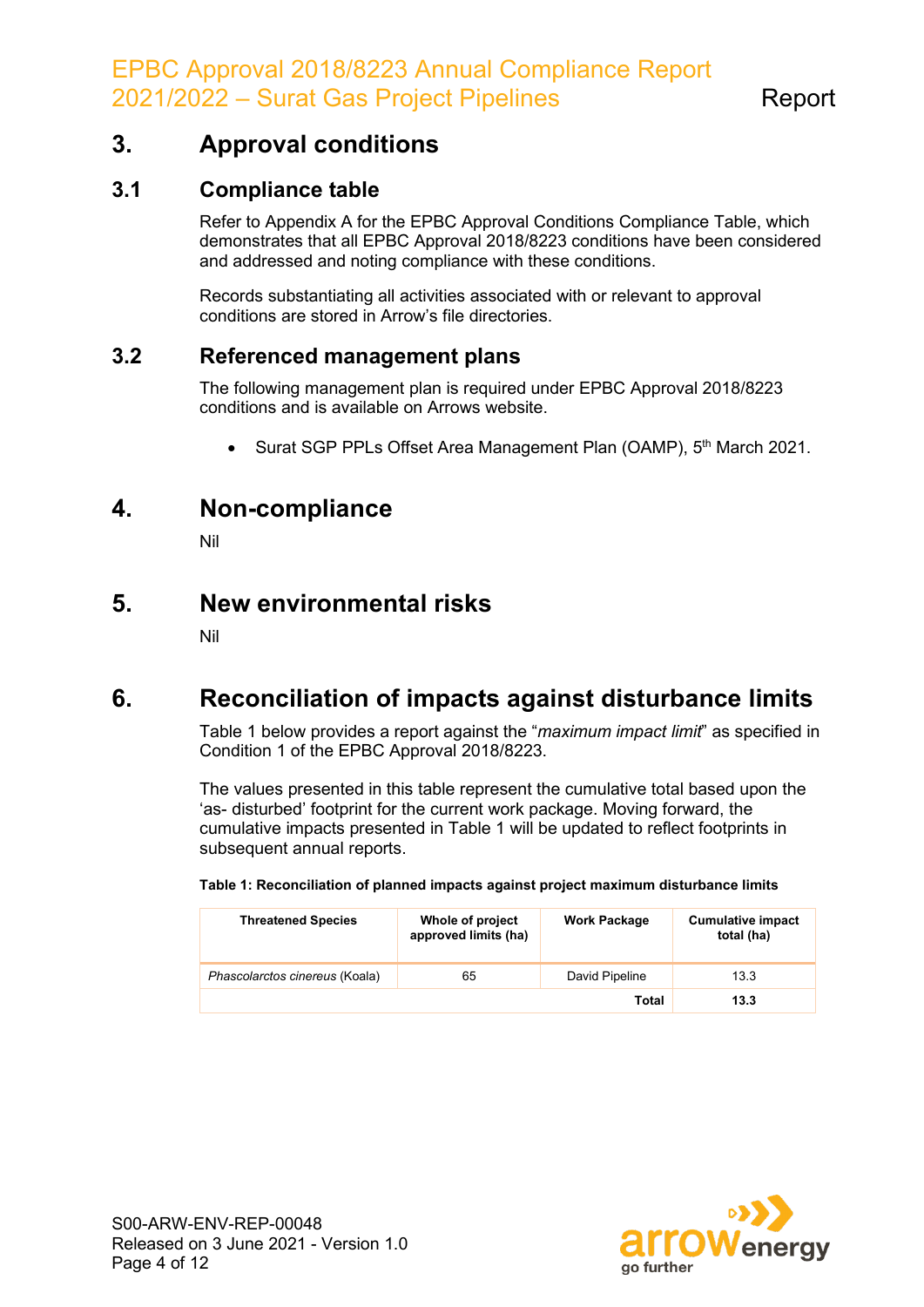EPBC Approval 2018/8223 Annual Compliance Report 2021/2022 – Surat Gas Project Pipelines The Report

# <span id="page-4-0"></span>**7. Declaration of Accuracy**

*In making this declaration, I am aware that sections 490 and 491 of the Environment Protection and Biodiversity Conservation Act 1999 (Cth) (EPBC Act) make it an offence in certain circumstances to knowingly provide false or misleading information or documents. The offence is punishable on conviction by imprisonment or a fine, or both. I declare that all the information and documentation supporting this compliance report is true and correct in every particular. I am authorised to bind the approval holder to this declaration and that I have no knowledge of that authorisation being revoked at the time of making this declaration.*

| Signed:    |                                    |  |
|------------|------------------------------------|--|
| Full name: | <b>Garry Cardiff</b>               |  |
| Position:  | <b>General Manager Production</b>  |  |
|            | Organisation: Arrow Energy Pty Ltd |  |
|            | ACN: 078 521 936                   |  |
| Date:      |                                    |  |
|            |                                    |  |
| Signed:    |                                    |  |
| Full name: | Guy Young                          |  |
| Position:  | <b>General Manager Development</b> |  |
|            | Organisation: Arrow Energy Pty Ltd |  |
|            | ACN: 078 521 936                   |  |
| Date:      |                                    |  |

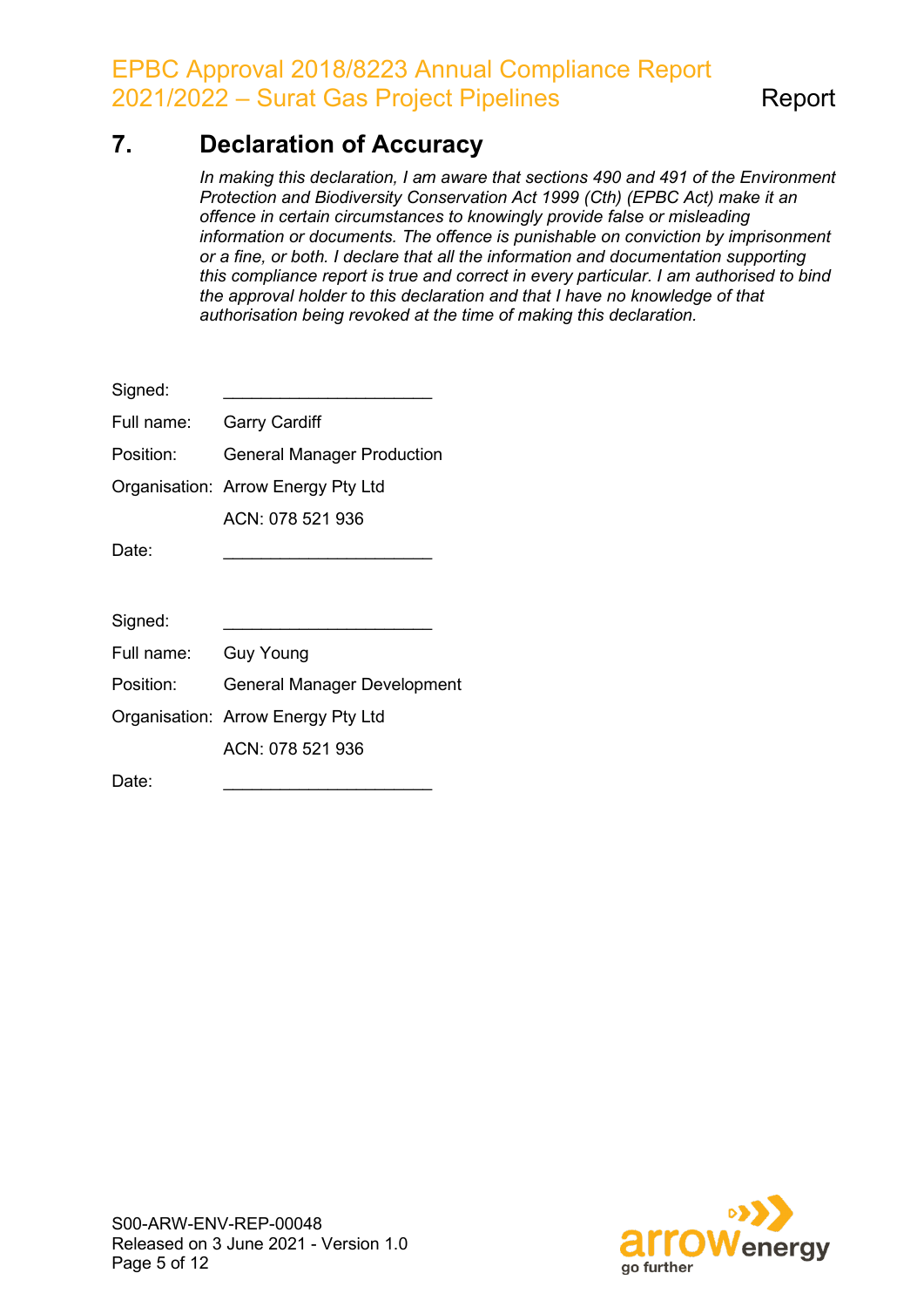EPBC Approval 2018/8223 Annual Compliance Report 2021/2022 – Surat Gas Project Pipelines **Report** 

# <span id="page-5-0"></span>**Appendix A: EPBC Approval 2018/8223 Conditions Compliance Table**

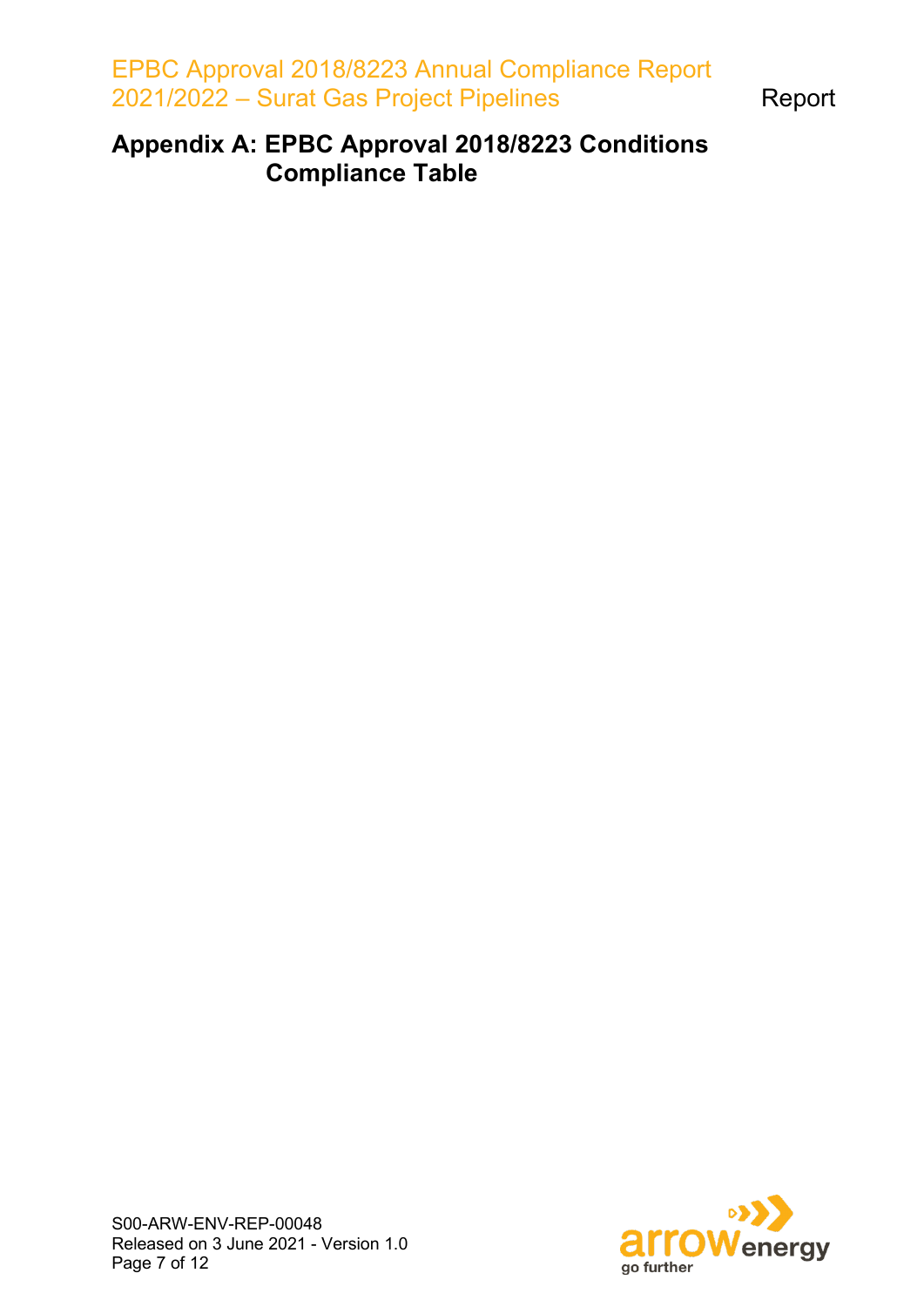#### EPBC 2018/8223 Compliance Report 2021/2022 **Report** [S00-ARW-ENV-REP-0048](http://reservoir.arrowenergy.com.au/Departments/IT/Documents/Template%20-%20Key%20document%20request%20form.oft)

#### **Table 2: EPBC Conditions Compliance Table**

| <b>Condition</b> | <b>Description</b>                                                                                                                                                                                                                                                                                            | Compliant/non-<br>compliant or not<br>applicable | <b>Compliance status</b>                                                                                                                                                                                                                                                                        |
|------------------|---------------------------------------------------------------------------------------------------------------------------------------------------------------------------------------------------------------------------------------------------------------------------------------------------------------|--------------------------------------------------|-------------------------------------------------------------------------------------------------------------------------------------------------------------------------------------------------------------------------------------------------------------------------------------------------|
| $\mathbf 1$      | The approval holder must not clear more than 65 hectares (ha) of Koala<br>(Phascolarctos cinereus) (combined populations of Qld, NSW and the ACT) habitat                                                                                                                                                     | Compliant                                        | The prescribed disturbance limit was<br>not exceeded during the reporting<br>period. See Section 6 for cumulative<br>totals.                                                                                                                                                                    |
| $\overline{2}$   | To compensate for the clearing of 65 ha of Koala (Phascolarctos cinereus) (combined<br>populations of Qld, NSW and the ACT) habitat as specified in condition 1, the<br>approval holder must provide environmental offsets consistent with the Environmental<br>offsets policy.                               | Noted                                            | Arrow is currently securing offset<br>properties that comply with the<br>principles of the EPBC Act<br>Environmental Offsets Policy.<br>Currently, Arrow is negotiating to<br>secure a single offset property for the<br>delivery of land-based offsets.                                        |
| 3                | The approval holder must submit an Offset Area Management Plan (OAMP) prepared<br>by a suitably qualified ecologist for the written approval of the Minister. The approval<br>holder must not commence the action until the OAMP has been approved by the<br>Minister. The approved OAMP must be implemented. | Compliant                                        | Arrow's OAMP recieved approval from<br>the Minister on 24 March 2021 and the<br>OAMP is available on the Arrow<br>website. The OAMP contains detail on<br>the proposed Offset Property and once<br>approved the Property will be secured<br>via a Voluntary Declaration as per the<br>Strategy. |

S00-ARW-ENV-REP-00048 Released on 3 June 2022 - Version 1.0 Page 8 of 12

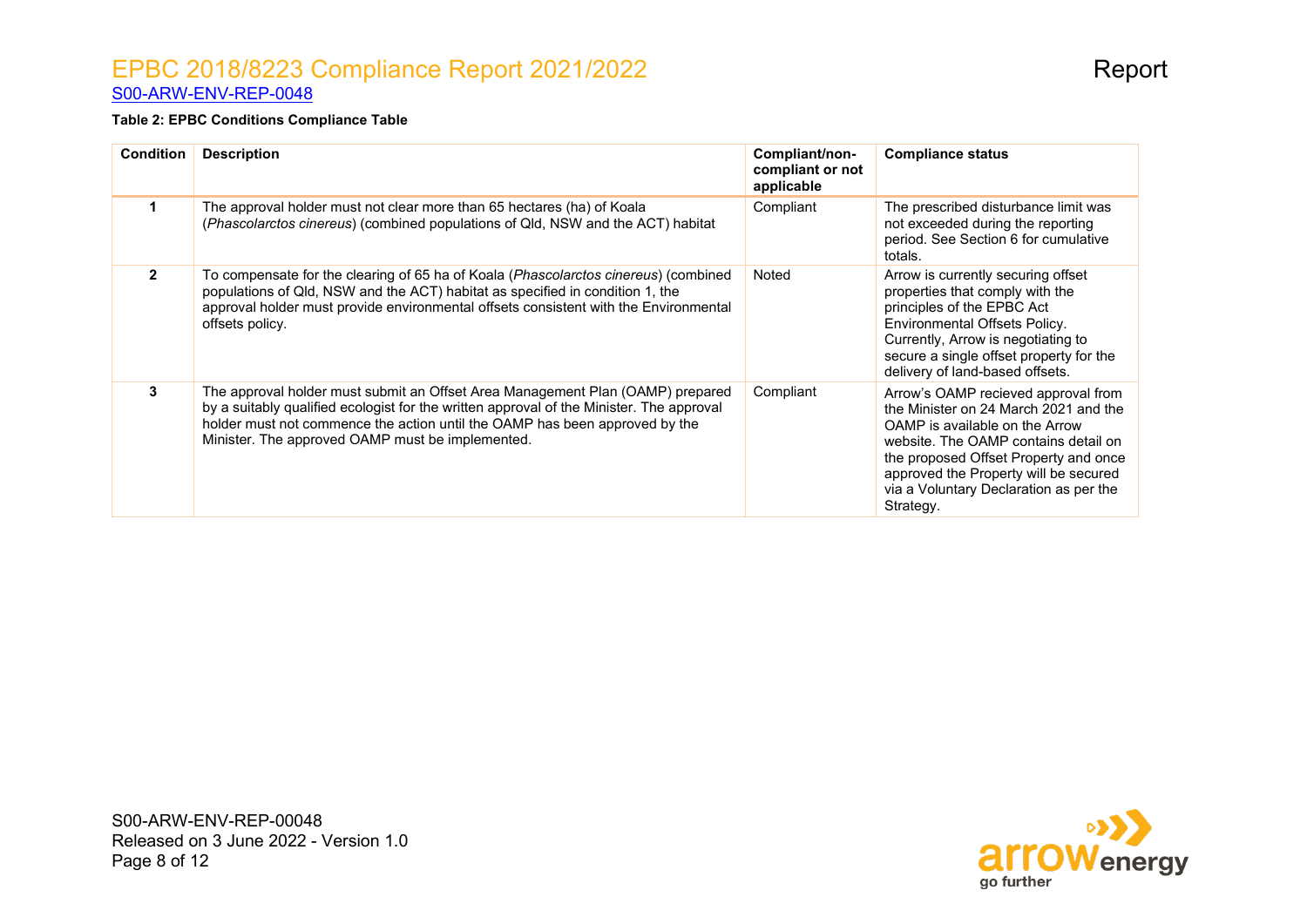# EPBC Approval 2018/8223 Annual Compliance Report 2021/2022 – Surat Gas Project Pipelines

Report

| 4 | following: | The approval holder must ensure the OAMP required under condition 3 includes the                                                                                                                                                                                                                                                                                                                                                                                                                                                                  | Compliant | Arrow has an approved OAMP in place<br>which is available on the Arrow               |
|---|------------|---------------------------------------------------------------------------------------------------------------------------------------------------------------------------------------------------------------------------------------------------------------------------------------------------------------------------------------------------------------------------------------------------------------------------------------------------------------------------------------------------------------------------------------------------|-----------|--------------------------------------------------------------------------------------|
|   |            | a) details to demonstrate how the offset compensates for the clearance of<br>Koala ( <i>Phascolarctos cinereus</i> ) (combined populations of Qld, NSW and the<br>ACT) habitat in accordance with the Environmental offsets policy;                                                                                                                                                                                                                                                                                                               |           | website. The OAMP contains the<br>required detail as specified by this<br>condition. |
|   | b)         | a description of the offset, including location, size, condition, environmental<br>values present and surrounding land uses;                                                                                                                                                                                                                                                                                                                                                                                                                      |           |                                                                                      |
|   | C)         | relevant baseline data and other supporting evidence, including results from<br>field validation surveys and quantifiable ecological data, that documents the<br>presence of the Koala and the quality of the Koala (Phascolarctos cinereus)<br>(combined populations of Qld, NSW and the ACT) habitat within the offset<br>area;                                                                                                                                                                                                                 |           |                                                                                      |
|   | d)         | an assessment of site habitat quality using a method agreed to in writing by<br>the Department;                                                                                                                                                                                                                                                                                                                                                                                                                                                   |           |                                                                                      |
|   | e)         | details of how the offset area will provide connectivity with other habitats and<br>biodiversity corridors and/or will contribute to a larger strategic offset for the<br>Koala;                                                                                                                                                                                                                                                                                                                                                                  |           |                                                                                      |
|   | f)         | a description and maps (including shapefiles) to clearly define the location<br>and boundaries of the offset areas, accompanied by the offset attributes<br>(including physical address of the offset areas, coordinates of the boundary<br>points in decimal degrees and the size of the environmental offsets in<br>hectares);                                                                                                                                                                                                                  |           |                                                                                      |
|   | g)         | specific offset completion criteria derived from the site habitat quality to<br>demonstrate the improvement in the habitat quality for Koala in the offset<br>area over the period of effect of this approval;                                                                                                                                                                                                                                                                                                                                    |           |                                                                                      |
|   | h)         | details of the management measures (including timing, frequency, duration<br>and method of outcome measurement), to be carried out to meet the offset<br>completion criteria set in condition 4.g; The management measures must<br>specify activities that will be prohibited in the offset area(s), including (but not<br>limited to) mining/exploration, development and alternate land uses. The<br>management measures proposed must be consistent with the Environmental<br>Management Plan Guidelines and the Approved conservation advice. |           |                                                                                      |
|   | $\vert$ )  | performance criteria that set targets at 5-yearly intervals for expected<br>progress towards the completion criteria set in condition 4.g;                                                                                                                                                                                                                                                                                                                                                                                                        |           |                                                                                      |
|   | j)         | details of the nature, timing and frequency of monitoring to inform progress<br>against achieving the 5-yearly interim milestones (the frequency of<br>monitoring must be sufficient to track progress towards each set of<br>milestones, and sufficient to determine whether the offset area is likely to<br>achieve those milestones in adequate time to implement all necessary<br>corrective actions);                                                                                                                                        |           |                                                                                      |
|   | k)         | proposed timing for the submission of monitoring reports which provide<br>evidence demonstrating whether the interim milestones have been achieved;                                                                                                                                                                                                                                                                                                                                                                                               |           |                                                                                      |

S00-ARW-ENV-REP-00048 Released on 3 June 2021 - Version 1.0 Page 9 of 12

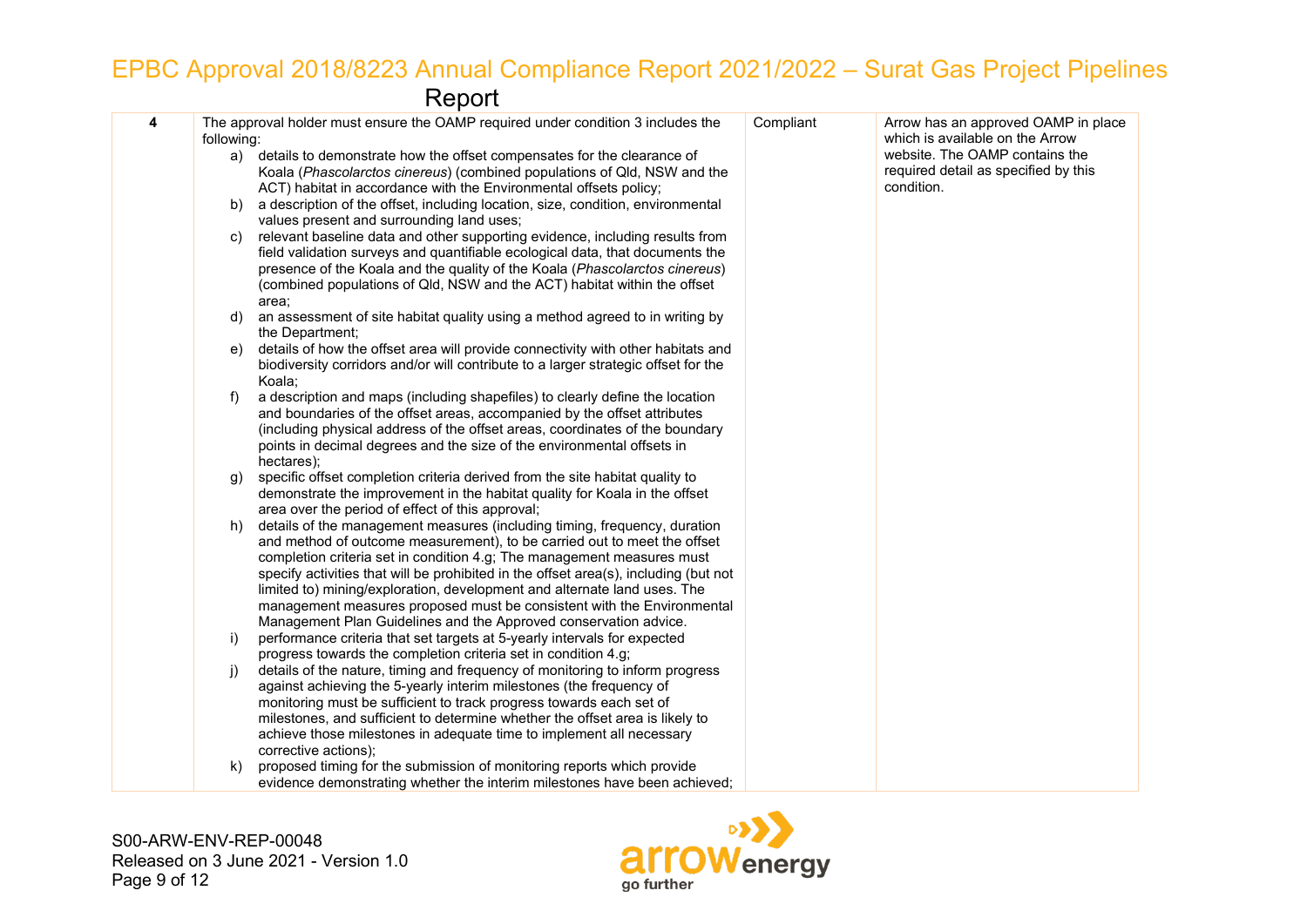### EPBC Approval 2018/8223 Annual Compliance Report 2021/2022 – Surat Gas Project Pipelines Report

| <b>Condition</b> | <b>Description</b>                                                                                                                                                                                                                                                                                                                                                                                                                                                                                                                                                                                                                                                       | Compliant/non-<br>compliant or not<br>applicable | <b>Compliance status</b>                                                                                                                                                       |
|------------------|--------------------------------------------------------------------------------------------------------------------------------------------------------------------------------------------------------------------------------------------------------------------------------------------------------------------------------------------------------------------------------------------------------------------------------------------------------------------------------------------------------------------------------------------------------------------------------------------------------------------------------------------------------------------------|--------------------------------------------------|--------------------------------------------------------------------------------------------------------------------------------------------------------------------------------|
|                  | timing for the implementation of corrective actions if monitoring activities<br>$\vert$<br>indicate the interim milestones have not been achieved;<br>a risk analysis and a risk management and mitigation strategy for all risks to<br>m)<br>the successful implementation of the OAMP and timely achievement of the<br>offset completion criteria set in condition 4.g, including for if the offset fails to<br>achieve and maintain the completion criteria; and<br>the proposed legal mechanism for legally securing the offset area, such that<br>n)<br>legal security remains in force over the offset area for at least the period of<br>effect of this approval. |                                                  |                                                                                                                                                                                |
| 5                | The approval holder must legally secure the environmental offset within 12 months<br>from the date that the OAMP is approved by the Minister. The approved OAMP must<br>be attached to the legal mechanism used to legally secure the offset area.                                                                                                                                                                                                                                                                                                                                                                                                                       | Noted                                            | Arrow is currently negotiating the<br>acquisition of an offset property that will<br>be completed within 12 months of the<br>approval of the OAMP.                             |
| 6                | The approval holder must notify the Department within 5 business days of the legal<br>mechanism being executed.                                                                                                                                                                                                                                                                                                                                                                                                                                                                                                                                                          | Noted                                            | Arrow will notify the Department once<br>the legal mechanism has been<br>executed.                                                                                             |
| 7                | The legal mechanism used to legally secure the offset area must remain in force for<br>the period of effect of this approval.                                                                                                                                                                                                                                                                                                                                                                                                                                                                                                                                            | Noted                                            | The approved OAMP details the legally<br>binding mechanism that will be used to<br>secure the offset property. This will<br>remain in force for the effect of the<br>approval. |
| 8                | The approval holder must notify the Department in writing of the date of<br>commencement of the action within 5 business days after the date of commencement<br>of the action.                                                                                                                                                                                                                                                                                                                                                                                                                                                                                           | Compliant                                        | The Department was advised of the<br>commencement of the action (02 April<br>2021) on 13 April 2021.                                                                           |
| 9                | If the commencement of the action does not occur within 5 years from the date of this<br>approval, then the approval holder must not commence the action without the prior<br>written agreement of the Minister.                                                                                                                                                                                                                                                                                                                                                                                                                                                         | Compliant                                        | The approval commenced on 02 April<br>2021 which is within 5 years of the<br>current approval date of 28 May 2020.                                                             |
| 10               | The approval holder must maintain accurate and complete compliance records.                                                                                                                                                                                                                                                                                                                                                                                                                                                                                                                                                                                              | Compliant                                        | Records of the implementation of<br>Management Plans prepared for the<br>EPBC approval are stored in Arrow file<br>directories.                                                |
| 11               | If the Department makes a request in writing, the approval holder must provide<br>electronic copies of compliance records to the Department within the timeframe<br>specified in the request.                                                                                                                                                                                                                                                                                                                                                                                                                                                                            | Not applicable                                   | Arrow has not received any such<br>requests from the Department.                                                                                                               |

S00-ARW-ENV-REP-00048 Released on 3 June 2021 - Version 1.0 Page 10 of 12

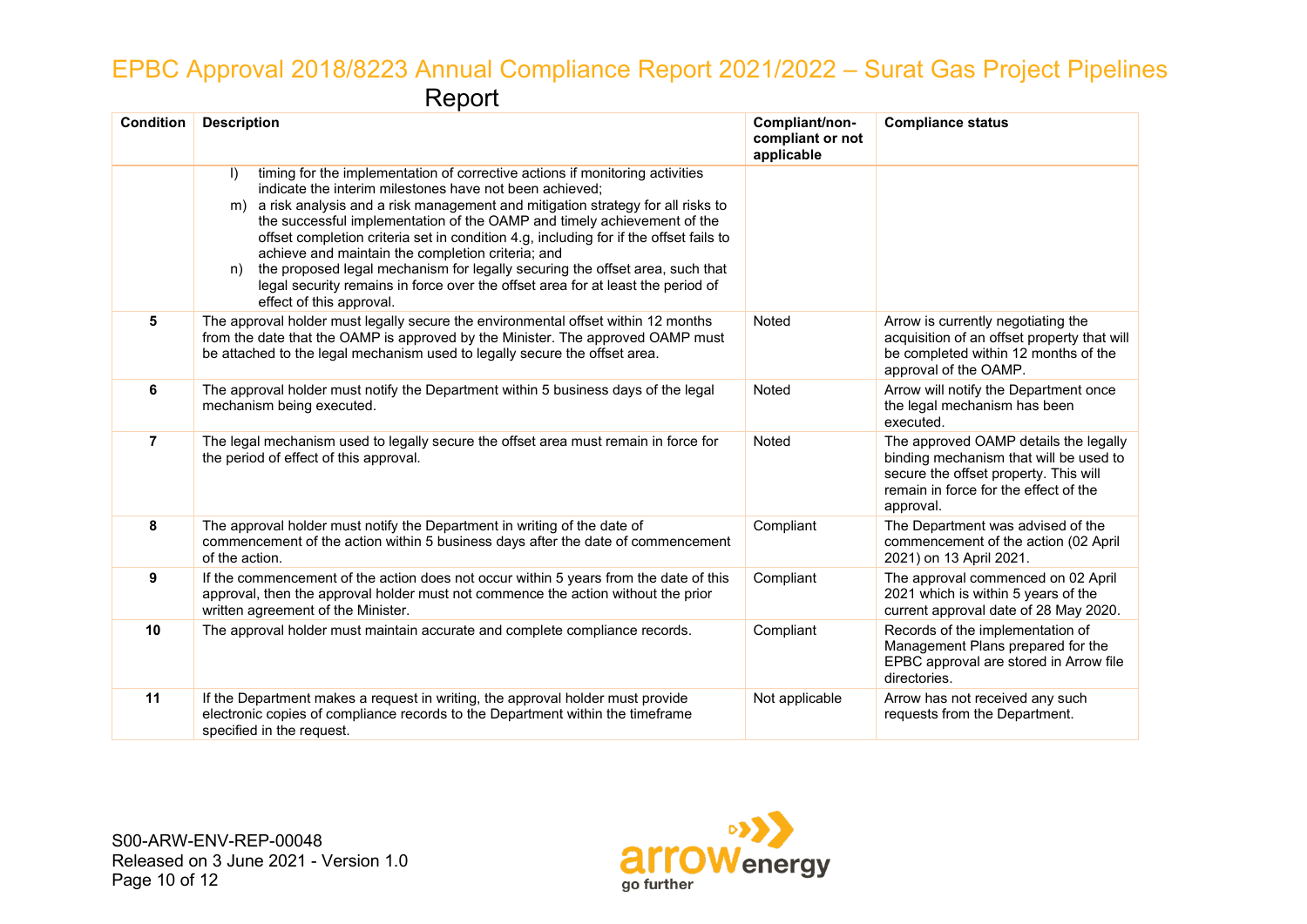# EPBC Approval 2018/8223 Annual Compliance Report 2021/2022 – Surat Gas Project Pipelines Report

| <b>Condition</b> | <b>Description</b>                                                                                                                                                                                                                                                                                                                                                                                                                                                                                                                                                                                                                                                                                                                                                                                                                                                                                                                                                                                                                | Compliant/non-<br>compliant or not<br>applicable | <b>Compliance status</b>                                                                                                                                                                                                                         |
|------------------|-----------------------------------------------------------------------------------------------------------------------------------------------------------------------------------------------------------------------------------------------------------------------------------------------------------------------------------------------------------------------------------------------------------------------------------------------------------------------------------------------------------------------------------------------------------------------------------------------------------------------------------------------------------------------------------------------------------------------------------------------------------------------------------------------------------------------------------------------------------------------------------------------------------------------------------------------------------------------------------------------------------------------------------|--------------------------------------------------|--------------------------------------------------------------------------------------------------------------------------------------------------------------------------------------------------------------------------------------------------|
| 12               | The approval holder must:<br>submit plans electronically to the Department for approval by the Minister;<br>a)<br>publish each plan on the website within 20 business days of the date the plan<br>b)<br>is approved by the Minister or of the date a revised plan is approved in<br>writing by the Minister;<br>exclude or redact sensitive ecological data from plans published on the<br>C)<br>website or provided to a member of the public; and<br>keep plans published on the website until the end date of this approval.<br>d)                                                                                                                                                                                                                                                                                                                                                                                                                                                                                            | Compliant                                        | All approved Plans have been<br>published on Arrow's website. These<br>plans were approved by the<br>Department and published within 20<br>business days on the Arrow website<br>(see Section 3.2).                                              |
| 13               | The approval holder must ensure that any monitoring data (including sensitive<br>ecological data), surveys, maps, and other spatial and metadata required under<br>condition 4, is prepared in accordance with the Department's Guidelines for biological<br>survey and mapped data (2018) and submitted electronically to the Department in<br>accordance with the requirements of the OAMP.                                                                                                                                                                                                                                                                                                                                                                                                                                                                                                                                                                                                                                     | Noted                                            | Arrow will ensure that all monitoring<br>and ecological data will be prepared<br>and submitted to the Department in<br>accordance with the approved OAMP.                                                                                        |
| 14               | The approval holder must prepare a compliance report for each 12-month period<br>following the date of commencement of the action, or otherwise in accordance with an<br>annual date that has been agreed to in writing by the Minister. The approval holder<br>must:<br>publish each compliance report on the website within 60 business days<br>a)<br>following the relevant 12-month period;<br>notify the Department by email that a compliance report has been published<br>b)<br>on the website and provide the weblink for the compliance report within five<br>business days of the date of publication;<br>keep all compliance reports publicly available on the website until this<br>C)<br>approval expires;<br>exclude or redact sensitive ecological data from compliance reports<br>d)<br>published on the website; and<br>where any sensitive ecological data has been excluded from the version<br>e)<br>published, submit the full compliance report to the Department within 5<br>business days of publication. | Compliant                                        | This report has been published to<br>provide information required by<br>Condition 14 for the current reporting<br>period (being 02 April 2021 - 0 April<br>2022). The report was published within<br>the required 60 business days<br>timeframe. |
| 15               | The approval holder must notify the Department in writing of any: incident; non-<br>compliance with the conditions; or non-compliance with the commitments made in<br>plans. The notification must be given as soon as practicable, and no later than two<br>business days after becoming aware of the incident or non-compliance. The<br>notification must specify:<br>any condition which is or may be in breach;<br>a)<br>a short description of the incident and/or non-compliance; and<br>b)<br>c. the location (including co-ordinates), date, and time of the incident and/or<br>C)<br>non-compliance. In the event the exact information cannot be provided,<br>provide the best information available                                                                                                                                                                                                                                                                                                                    | Not applicable                                   | No incidents or non-compliances have<br>occurred during the reporting period.                                                                                                                                                                    |